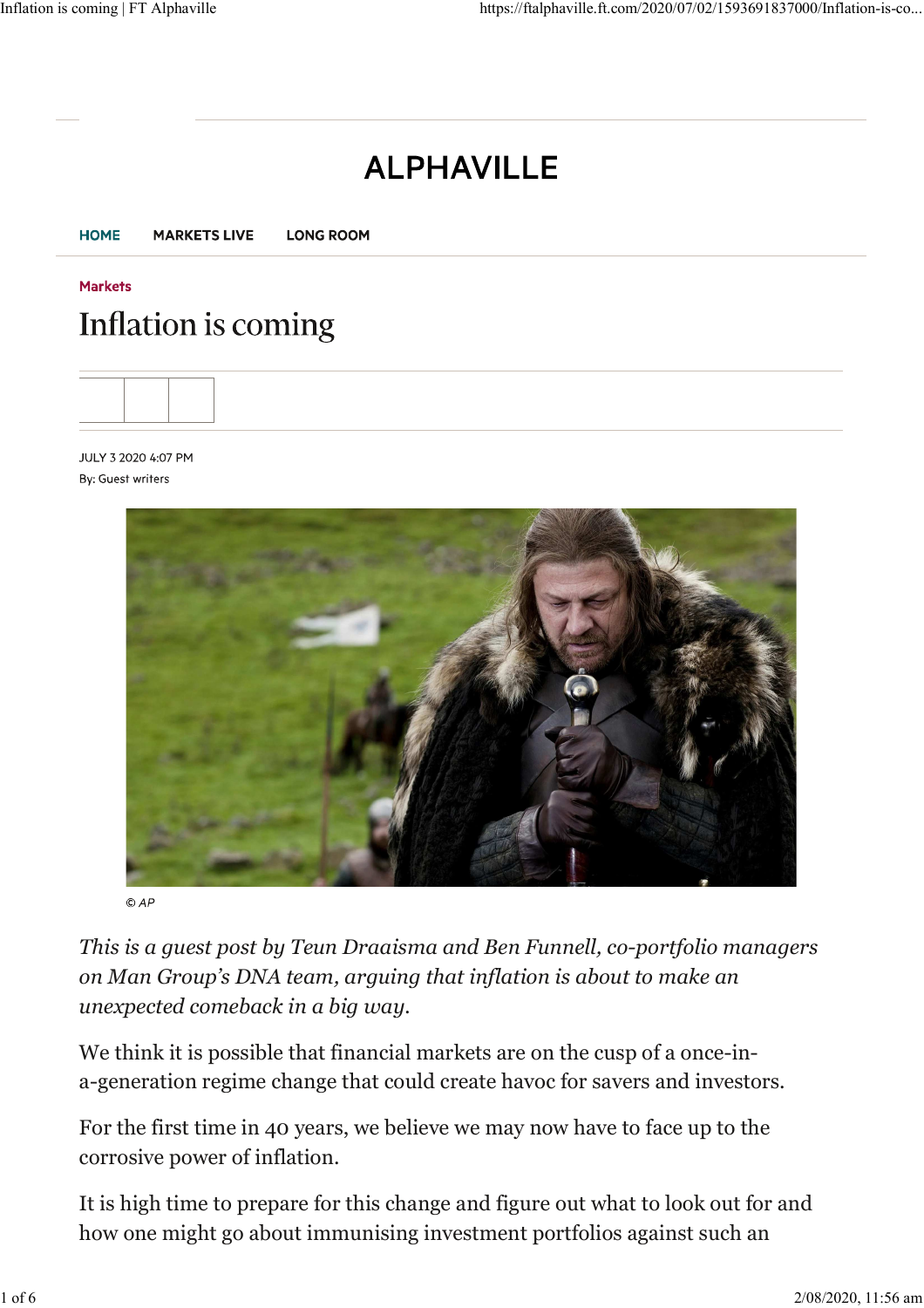outcome.

# **A song of fire and ice**

Man Group's DNA team likes to think about inflation and deflation using a paradigm we call Fire and Ice, with ice being deflation and fire hyper-inflation.

Neither are good news for asset prices and we believe that investors are unprepared for the coming storm. The chart below sets out the inflationary/deflationary cycle with an indication of what each scenario means for returns.



Source: Man DNA team using data from Professor Shiller, Egma-French and Morgan Stanley, Equities refer to the S&P 500, Bonds refer to 7-10 year US Treasuries, IG refers to corporate issuance with<br>BBB rating or higher, HY c

The current disinflationary/deflationary regime started in 1982 and was caused by a catalogue of factors, notably a building debt load, rising income inequality, offshoring of manufacturing, just-in-time supply chains and ageing populations.

It was sustained by the policies put in place by central banks to support the financial system in the wake of the Great Financial Crash of 2008, which inflated asset prices but did not break the developed economies' slumber, or instigate any pick-up in broader measures of inflation.

This has meant a whole generation has grown up without ever really experiencing inflation. The last time inflation in the UK was above 5 per cent, Right Said Fred were high in the charts with 'Deeply Dippy', the Renault Twingo was big news at the world's motor shows, and the average price of a pint in a London pub was £1.25.

Only those closing in on retirement age will remember what it was like to trade in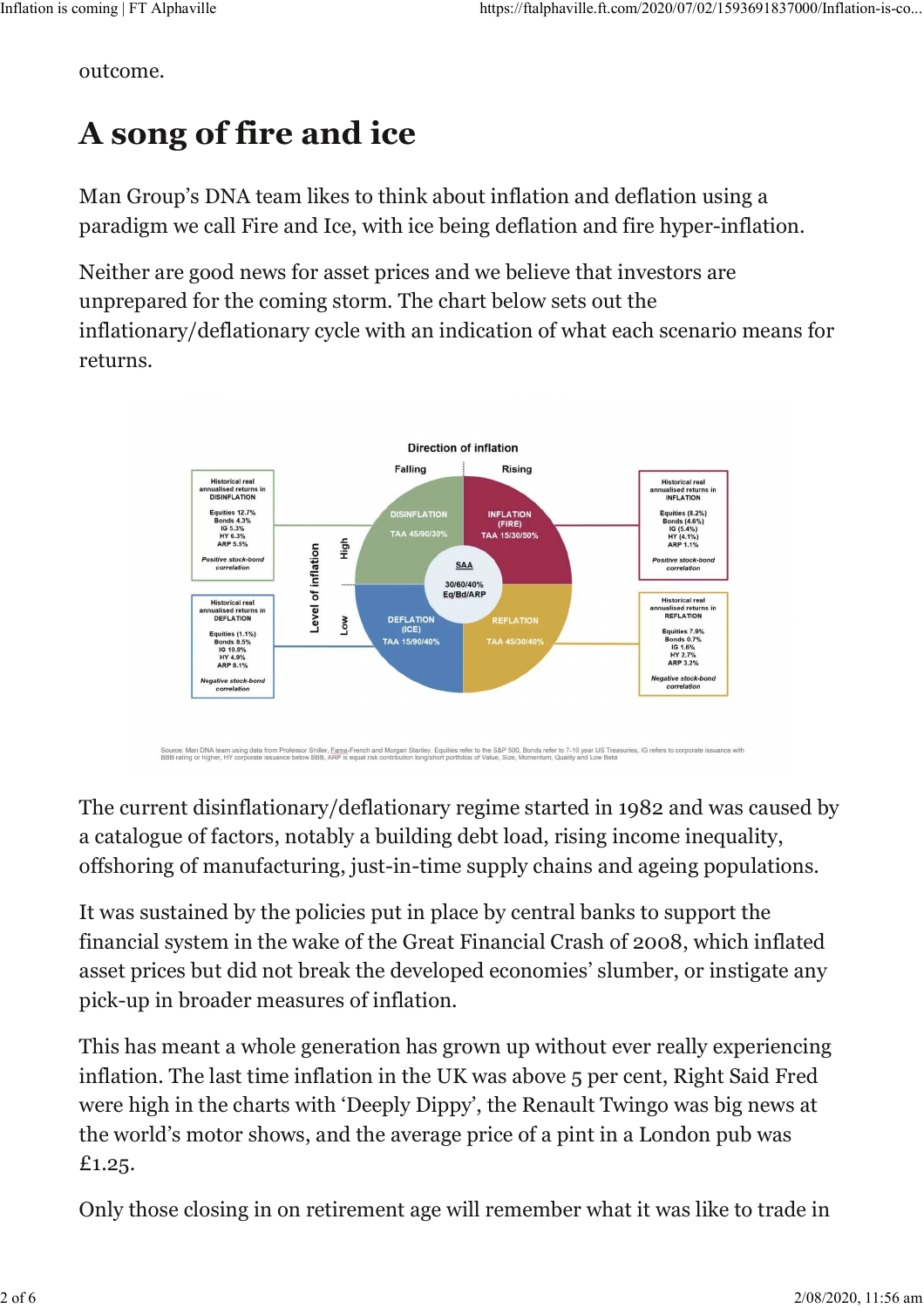a truly inflationary environment, when the inflationary shocks of the 1970s led to social unrest and turbulent markets. A look at the chart below illustrates how benign inflation has been for the past 30 years:



But as this chart from Advisor Perspectives illustrates this has not historically been the case:



There have been five broad investment regimes in the past 100 years, each of which has forced investors to radically rethink their approach to asset allocation,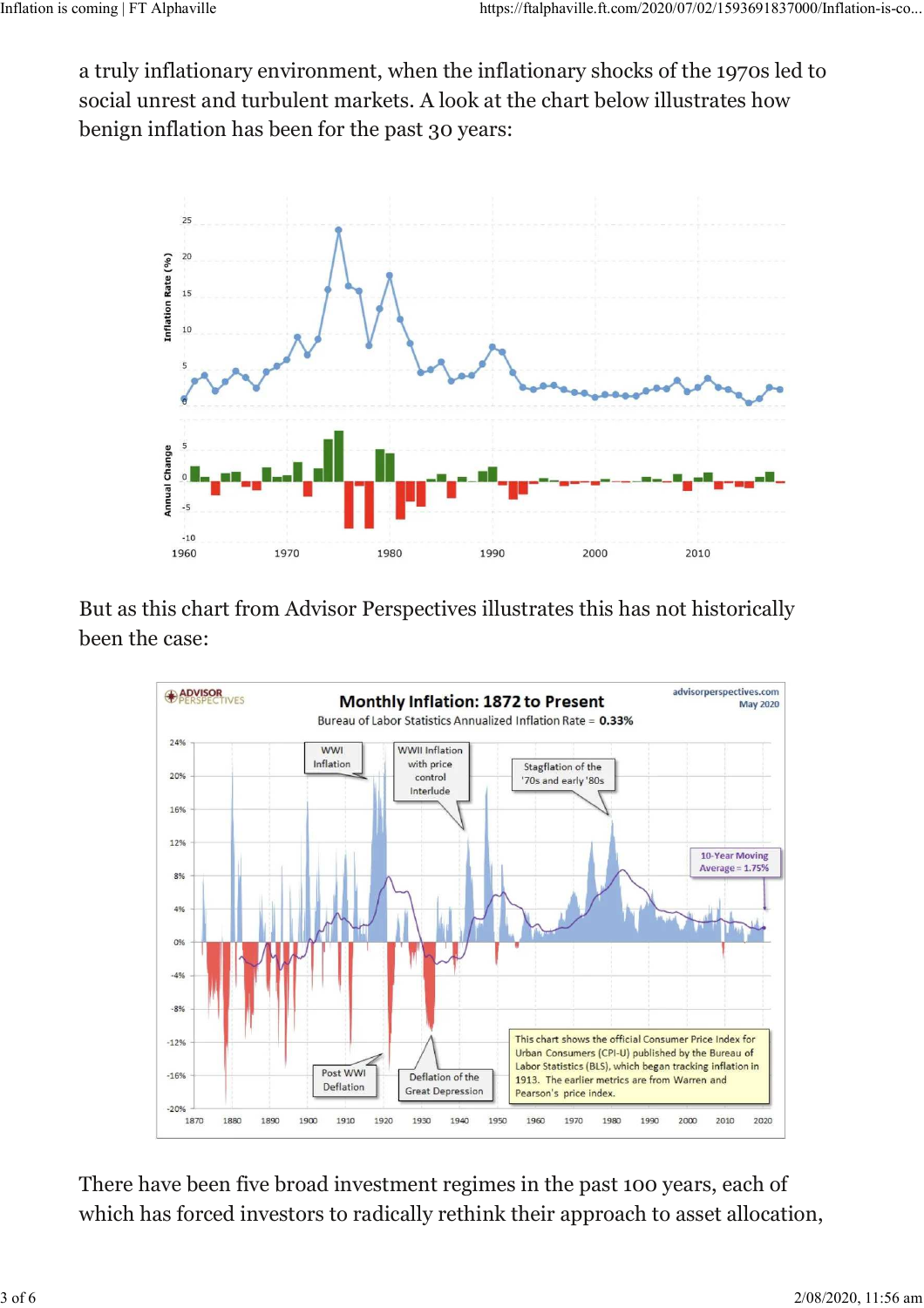with the key focus being how to position their portfolios to respond to inflation or deflation. These episodes were 1) Roosevelt's New Deal, 2) the Fed-Treasury Accord of 1951, 3) the 1970s inflation shocks, 4) the Volcker assault on inflation and 5) the deflationary bust of 2008.

The shift from disinflation to inflation that we now anticipate is not a direct result of the coronavirus crisis – many reflationary policy changes were already being put in place – but the scale of the central bank response to coronavirus, combined with a huge fiscal stimulus and "helicopter money", will, we believe, accelerate and accentuate these pressures. The numbers attached to coronavirus bailouts are clearly astronomical, and it is clear that governments have decided on a 'whatever it takes' approach to spending their way out of the slowdown in the short term.

But thereafter will they be able to wean themselves off deficit spending financed by central bank balance sheets? We suggest not – after all, which Finance Minister is going to be first to re-impose austerity on the doctors, nurses, tube and train drivers and gig economy workers who have literally just kept our economy and our lives going?

All of this comes at a time when governments were moving en masse towards a new spending paradigm anyway. Even before coronavirus hit, sending the government's spending plans off the scale, it was already clear that in the UK Boris Johnson and Rishi Sunak had intended to turn away from the austerity that characterised previous administrations, financing the government's promises about "levelling up" the voters of northern former "red wall" constituencies with extensive deficit spending.

This same impulse is evident across the Western world, where populist governments (or those seeking to stave off the threat of populism), are reintegrating into the workforce those in traditional industries hollowed out by globalisation. Re-onshoring of jobs requires vast capital outlay – effectively reversing the efficiency gains of globalisation – but there appears to be a general acceptance among politicians of a future marked by structurally higher budget deficits and dramatically more inflation than we have been used to.

# **How to prepare**

It may seem like a strange time to be thinking about inflation – just as the world is in shut-down and deflationary signals abound. In our opinion it's clear there are likely to be several quarters of deflation as a result of the supply shock instigated by the drop-off in consumer demand associated with coronavirus-related job losses and furloughing. But it's precisely because inflationary signals are not yet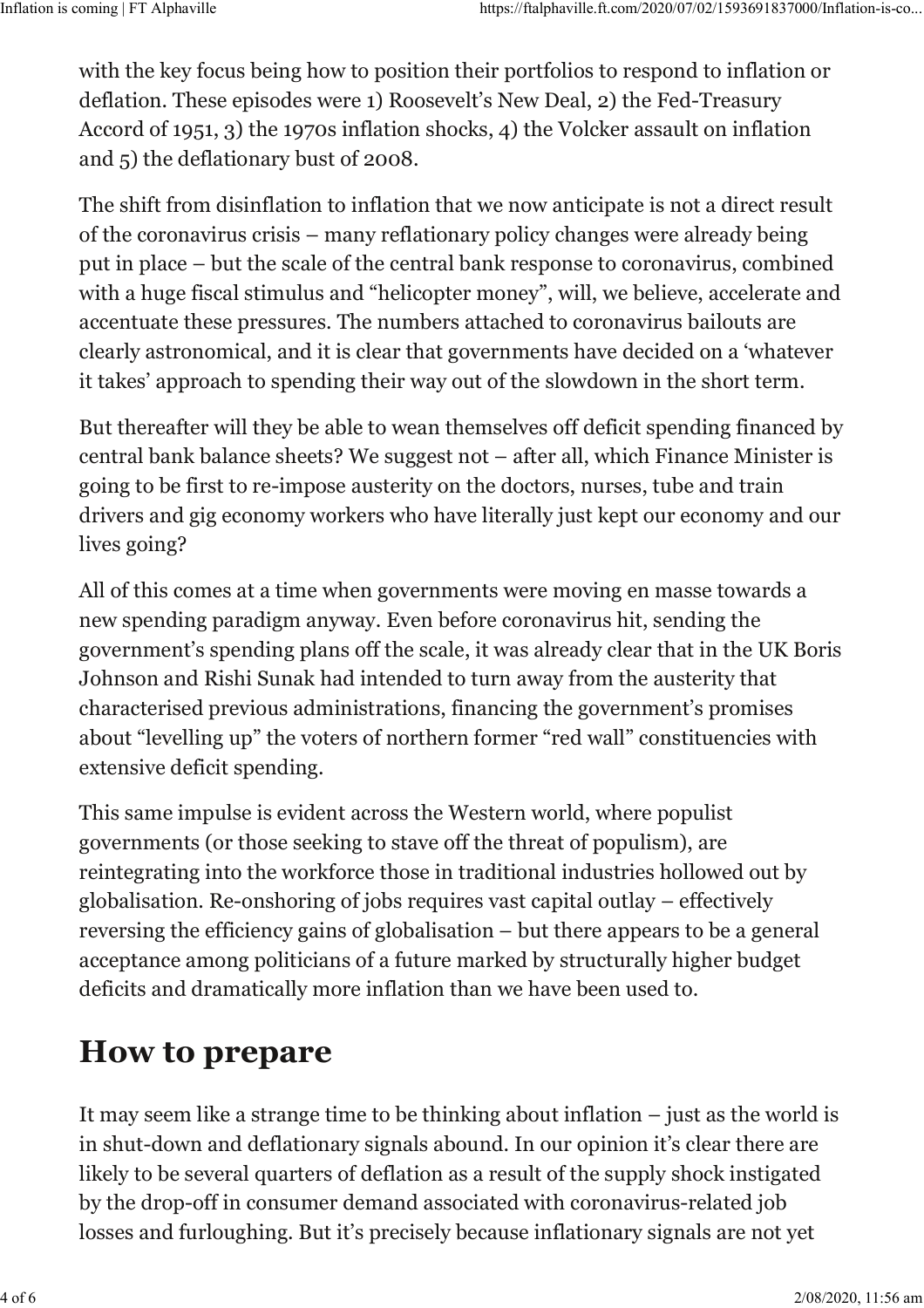fully visible that we need to be preparing ourselves now.

Over the coming months, these are the key signs that we believe investors can look out for to indicate the onset of inflation:

- Talk of "inflation make-up" by central banks, an early-warning sign of governments allowing inflation to creep back into the system;
- A move from ballooning central bank balance sheets to ballooning money supply: remember, financial QE alone didn't move the money stock – fiscal QE can;
- Increase in fiscal deficit and increased government spending plans;
- Signs of greater protectionism/less globalisation;
- Perhaps the most important signal of all: a change in the relationship between stocks and bonds. An increase in the correlation between the two asset classes – the extent to which they move together – has historically been a sign of a pick-up in inflation.

The problem as we see it for investors is this: by the time these inflationary signals pick up, it's going to be too late to do anything about it. Below we set out in a chart the stark difference between what the market is currently pricing in in the US in terms of inflation, and what we believe may be a likely path given the unprecedented scale of fiscal stimulus combined with the broader secular inflationary pressures in play. The distance between the two represents a vast amount of investor pain.



mberg. Man DNA team call